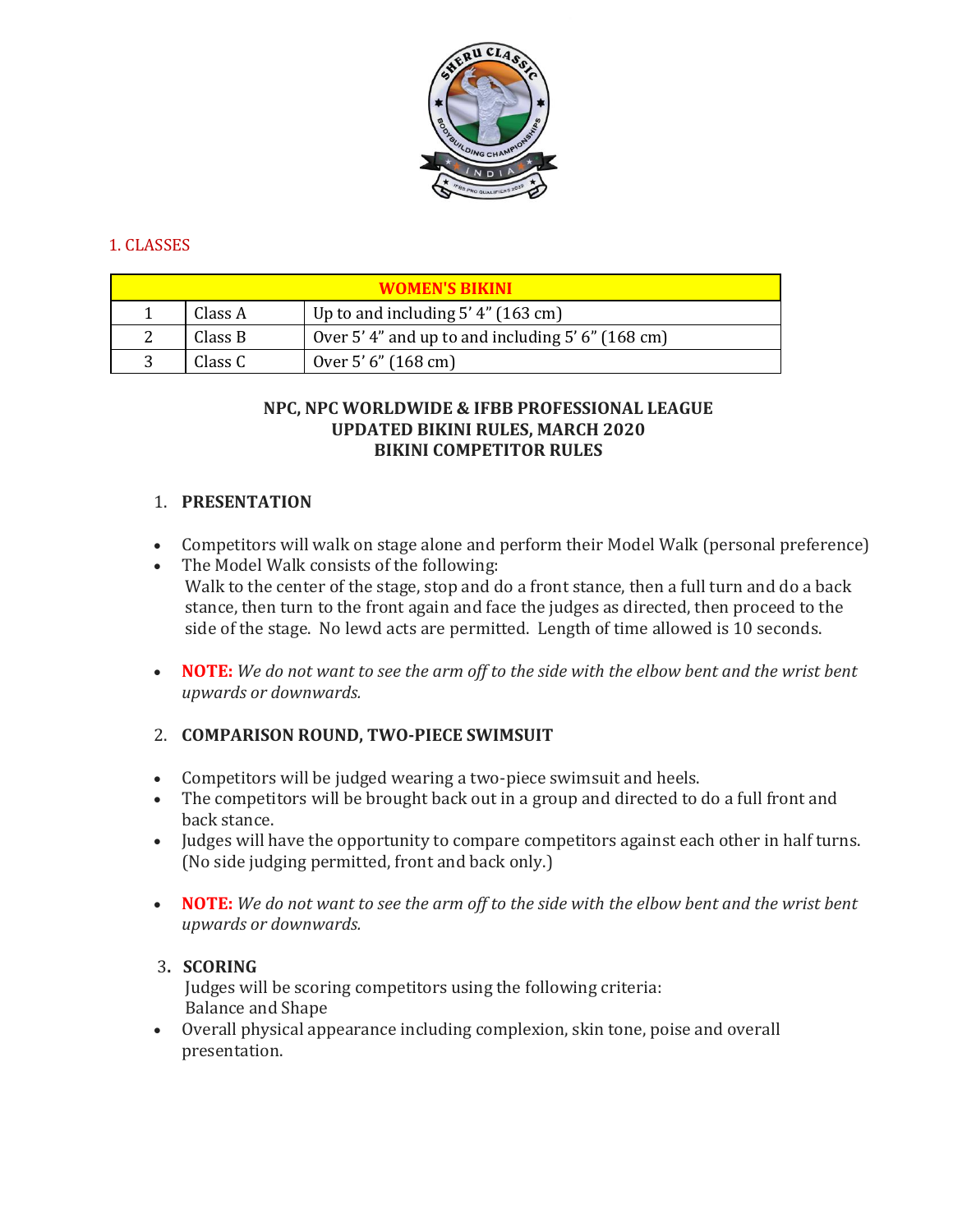

### **BIKINI COMPETITOR RULES**

- Competitors will compete in a two-piece suit. The bottom of the suit must be v-shaped. No Thongs are permitted. Competitors can compete in an off-the-rack suit. All swimsuits must be in good taste. Athletes will be warned about improper suits and are advised to bring two (2) suits to check in. If the fronts of the suit(s) bottoms are too low and the judges deem them so at check-in's, then the suit must be constructed higher, otherwise the Athletes will be scored down if the suit is not up to standard.
- Competitors must wear high heels.
- Competitors may wear jewelry.

*\*Note: The NPC, NPC Worldwide and IFBB Professional League Have Not Authorized or Granted the license, authority or exclusivity to any competition suit company or designer to be their Official Suit Maker and to advertise their suits as an Official Cut or Approved Cut. There has never been an Official or Approved "Pro Cut Bikini" for Any Division! That term was erroneously created by suit makers.*

*Full Bikini Rules Can Be Viewed Here:* <http://npcnewsonline.com/bikini-rules/>

#### **CORRECT POSING**